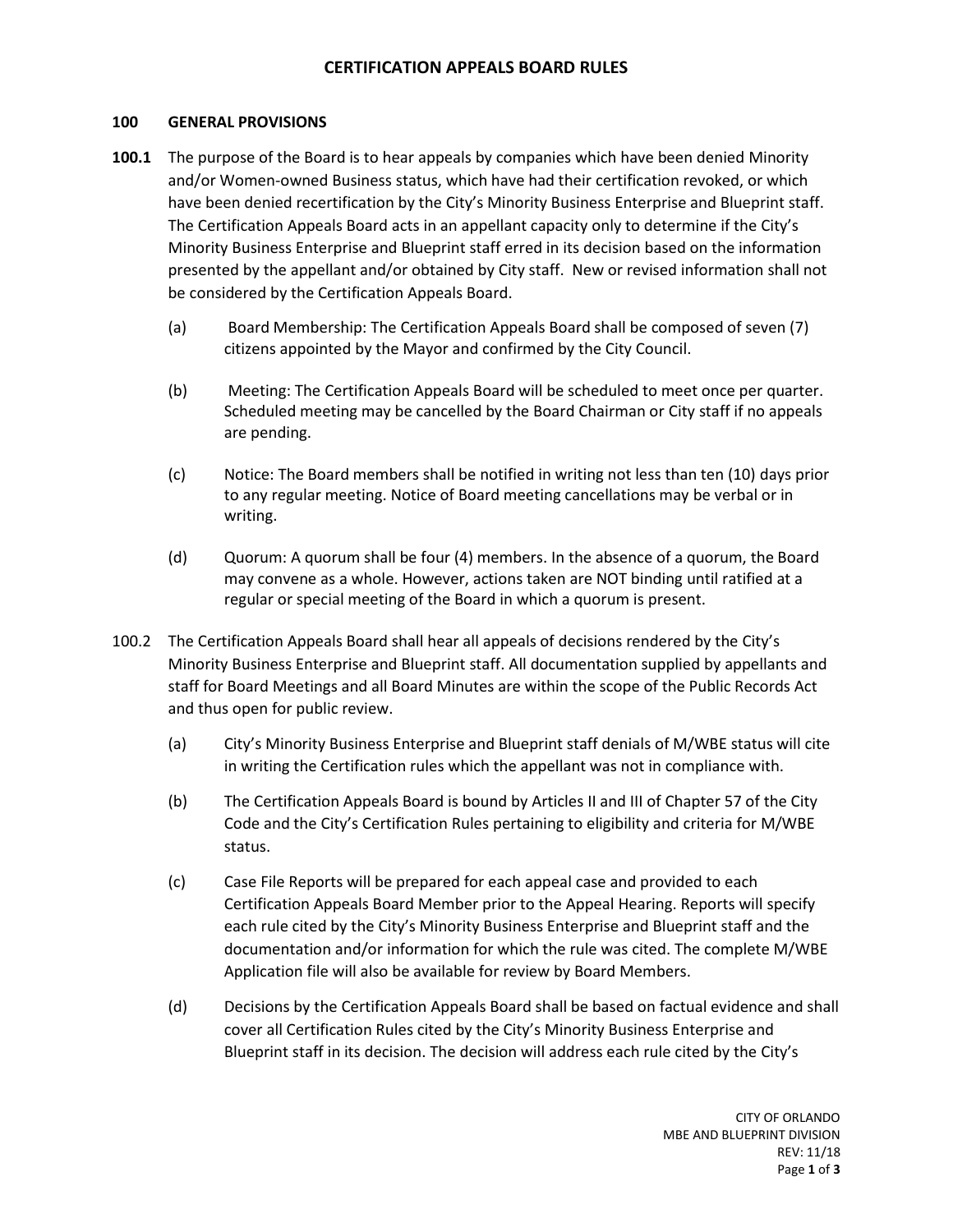# **CERTIFICATION APPEALS BOARD RULES**

Minority Business Enterprise and Blueprint staff and shall determine if the City's Minority Business Enterprise and Blueprint staff was erroneous in its determination.

(e) The appellate decisions of the Certification Appeals Board shall be final; unless a further appeal is made to the Chapter 57 Review Board.

### **101 NOTICE OF APPEAL OF CITY'S MINORITY BUSINESS ENTERPRISE AND BLUEPRINT STAFF**

**DECISION** Notice of Appeals must be received by the City's Minority Business Enterprise and Blueprint Office within ten (10) days of the receipt of the notice of the City's Minority Business Enterprise and Blueprint staff decision. Notices of appeal received after ten (10) days of receipt of the notice of the decision will not be considered.

#### **102 NOTICE TO APPELLANTS**

- **102.1** Appeals of City's Minority Business Enterprise and Blueprint staff decisions will be scheduled for a hearing before the Certification Appeals Board the quarter following the timely receipt of the notice of appeal in the Minority Business Enterprise and Blueprint Office.
- **102.2** Appellants will be notified in writing of the scheduled Certification Appeals Board Hearing at least ten (10) days prior to the Board convening.
- **102.3** Appellants shall not communicate with Board members prior to the hearing.
- **102.4** Appellants must request postponement of hearings, in writing, not less than three (3) days prior to the scheduled meeting. Failure to request postponement in a timely manner will be cause for the Board to proceed with the scheduled hearing. Appeal hearings not attended by the appellant or a representative will be cause for the Board to base their decision strictly on the documentation in the appellant file. Request for more than one (1) postponement will not be honored.

#### **103 HEARING PROCEDURES**

- **103.1** All hearings shall be open to the public in accordance with Florida's Sunshine Law.
- **103.2** After determining a quorum exists, the Board Chairman shall call the meeting to order.
- **103.3** The Board Chairman will call each appellant in order of arrival and explain the Board procedures as follows:
	- (a) The Appellant and/or representative will be granted fifteen (15) minutes to address the Certification Appeals Board. Appellant may be questioned by the Board members as required.
	- (b) The City's Minority Business Enterprise and Blueprint staff representative will be granted fifteen (15) minutes to address the Certification Appeals Board. The City's Minority Business Enterprise and Blueprint staff representative and/or City staff may be questioned by the Board members as required.
	- (c) The Appellant will be granted five (5) minutes for rebuttal.